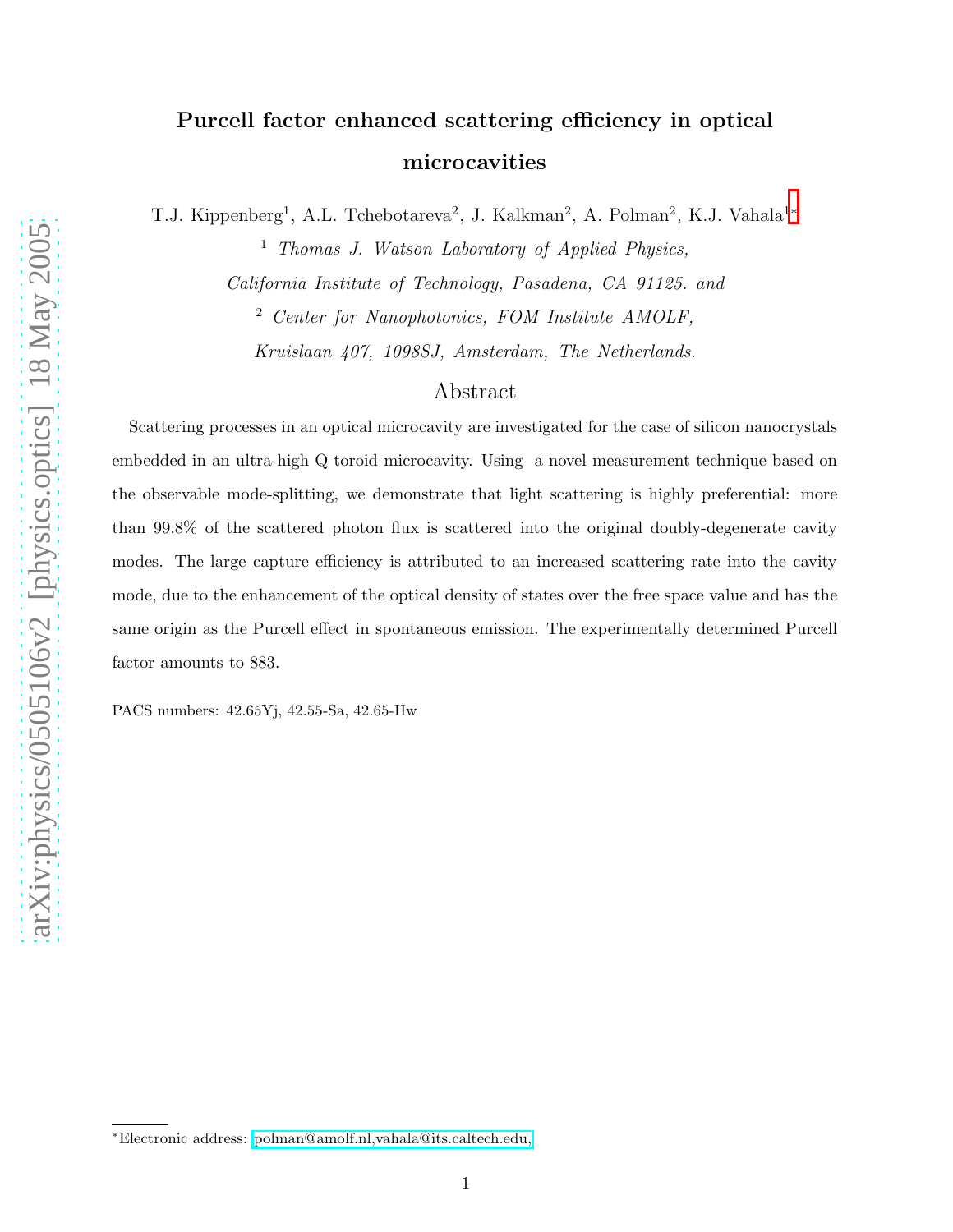Optical microcavities confine light both temporally and spatially and find application in a variety of applied and fundamental studies, such as photonics, cavity quantum electrodynamics, nonlinear optics and sensing[\[1\]](#page-7-0). In nearly all embodiments of microcavities, such as microdisks, microspheres, micropillars or photonic crystals, sub-wavelength defect centers are present, either caused by intrinsic material irregularities, fabrication imperfection or intentionally induced (such as quantum dots). The concomitant refractive index perturbations lead to scattering, which increases the cavity loss rate. In this manuscript we analyze the effect of scattering in an optical microcavity, using a toroid microcavity containing silicon nanocrystals (Si NCs) as scattering centers. Using a novel measurement technique we demonstrate for that light scattering is highly preferential; 99.8% of all scattered light is scattered into the original eigenmodes. This value cannot be explained by the existing geometrical optics theory[\[2](#page-7-1)]. A novel theoretical analysis shows that the observed enhanced scattering rate into the original cavity mode is due to the enhancement of the optical density of states (DOS) over the free space value, and therefore has the same origin as the Purcell-effect in spontaneous emission. The presented experimental and theoretical results establish the significance of the Purcell-factor for scattering processes within a microcavity and constitute the highest experimentally measured Purcell factor to date (883).

It is a well known phenomenon [\[2](#page-7-1), [3](#page-7-2), [4\]](#page-7-3) that the resonances of whispering gallery mode (WGM) microcavities such as droplets, microspheres, microtoroids or microdisks appear as doublets. The doublet splitting is due to lifting of the two-fold degeneracy of the clockwise (CW) and counter-clockwise (CCW) whispering-gallery-modes (WGMs) that occurs when these modes are coupled due to scattering, either by intrinsic or surface inhomogeneities. In the Rayleigh limit (particle radius  $r \ll \lambda$ ), this leads a scattered power P per unit solid angle  $\Omega$  as given by  $\frac{dP}{d\Omega} = \frac{1}{4\pi}$  $\frac{1}{4\pi\epsilon}k^4|\vec{p}|^2\cos^2(\theta)$ , with  $\epsilon$  the dielectric constant of the medium, k the magnitude of the wave vector, and  $\theta$  the scattering angle. As discussed in reference [\[2\]](#page-7-1) this leads to doublet splitting due to lifting of the CW and CCW mode degeneracy, since part of the scattered light is channeled back into the original pair of eigenmodes, leading to an observable mode splitting. In what follows, it is analyzed how the observable mode spitting can be used to infer the capture efficiency  $(\eta)$ , which is defined as the fraction of light scattered into the original eigenmodes (and which, therefore, does not contribute to cavity losses). For a single nanoparticle scattering cross section  $\sigma_{scat}$ , and a number density N, the total scattering rate is given by  $\gamma_{tot}^{-1} = \sigma_{scat} N_{\overline{n}}^c$  where c is the speed of light. The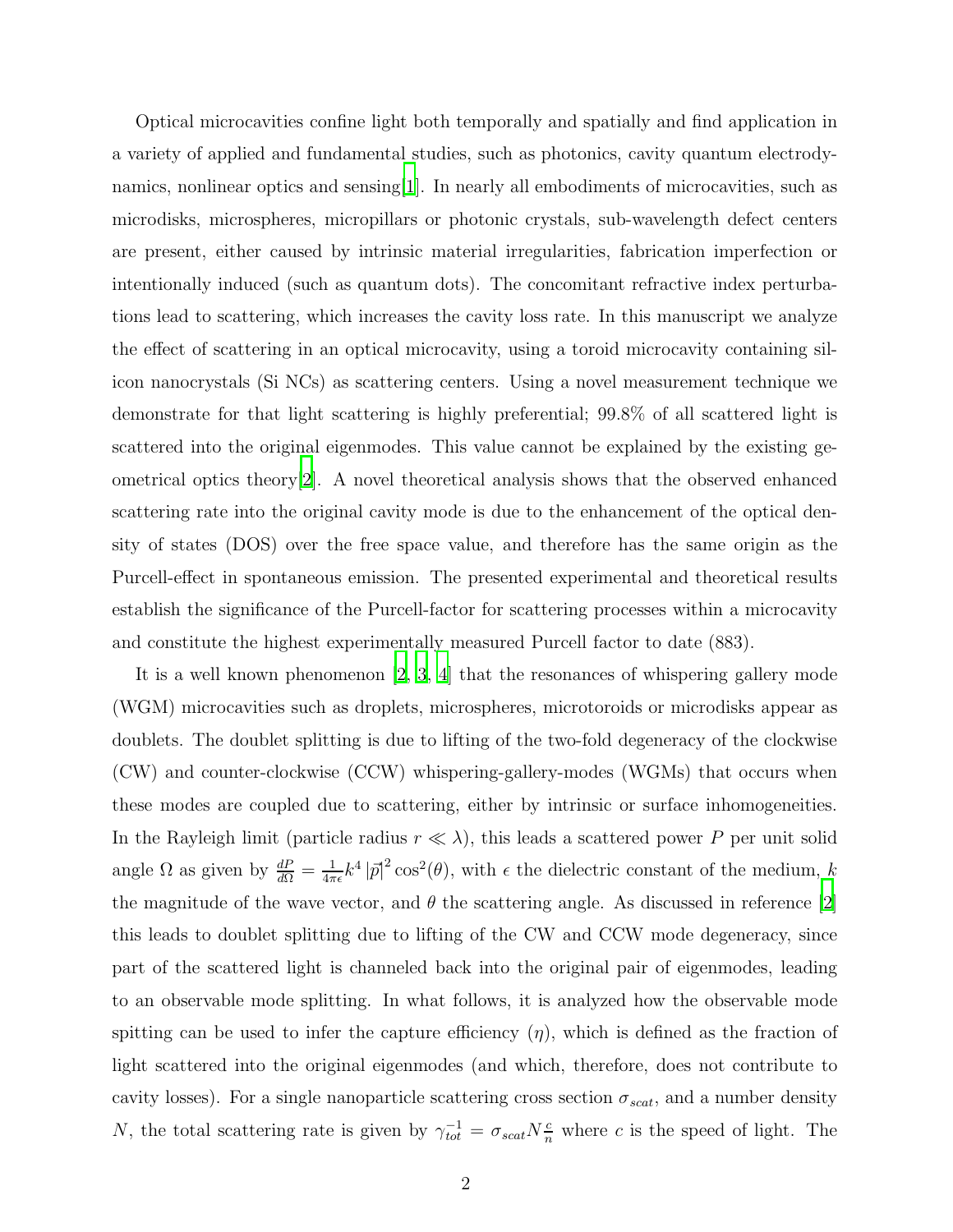mode splitting (in the frequency domain) is then given by

$$
\gamma^{-1} = \frac{1}{2} \eta \gamma_{tot}^{-1} \tag{1}
$$

The factor of  $\frac{1}{2}$  takes into account that the scattering of light into original eigenmodes (i.e., self-coupling) does not contribute to the observed mode splitting. Owing to the small size of the scattering centers in comparison to the wavelength of light, it is assumed that scattering is equally divided into CW and CCW direction. The dissipation rate of light not scattered into the cavity mode is given by:

$$
\tau^{-1} = (1 - \eta)\gamma_{tot}^{-1}
$$
 (2)

<span id="page-2-0"></span>In addition,  $1/\tau_0$  will describe losses associated with absorption, and the cumulative effect of these processes  $(1/\tau_0 + 1/\tau)$  causes a reduction in cavity Q. The degree to which the scattering process couples the initially degenerate cavity modes can be described by the modal coupling parameter  $\Gamma$  [\[4\]](#page-7-3), which can be expressed by:

$$
\Gamma = \left(\frac{\frac{1}{2}\eta\gamma_{tot}^{-1}}{\tau_0^{-1} + (1-\eta)\gamma_{tot}^{-1}}\right)
$$
\n(3)

Γ thus reflects the relative "visibility" of the doublet as appearing in the under-coupled resonance spectrum; measurement of this parameter is described in detail in refs. [\[3,](#page-7-2) [4](#page-7-3)].

The capture efficiency  $\eta$  can be retrieved from  $\Gamma$  as follows. In the presence of other loss channels, such as residual material absorption, two limits of Eq. [3](#page-2-0) can be considered. First, if the cavity losses are dominated by absorption, i.e.  $\tau_0^{-1} \gg (1 - \eta) \gamma_{tot}^{-1}$ , Eq. [3](#page-2-0) simplifies to:

<span id="page-2-2"></span>
$$
\Gamma = \frac{\eta \gamma_{tot}^{-1}}{2\tau_0^{-1}}\tag{4}
$$

i.e. the doublet visibility, measured for different cavity modes, increases linearly with intrinsic Q (if scattering is constant for all modes). In this regime, a lower bound of the capture efficiency  $\eta$  can be found, given by  $\eta > \frac{2\gamma_{tot} \Gamma}{\tau_0}$ . Second, in the scattering-limited case, for which  $\tau_0^{-1} \ll (1 - \eta) \gamma_{tot}^{-1}$  it follows from Eq. [3](#page-2-0) that:

<span id="page-2-1"></span>
$$
\eta = \frac{2\Gamma}{1 + 2\Gamma} \tag{5}
$$

In this regime an improved *lower bound* of the capture efficiency  $\eta$  can be inferred from measurements of  $\Gamma$  (with the accuracy given by the amount residual absorption). Significantly, in the case where the residual absorption (i.e.  $\tau_0$ ) is known and is identical for all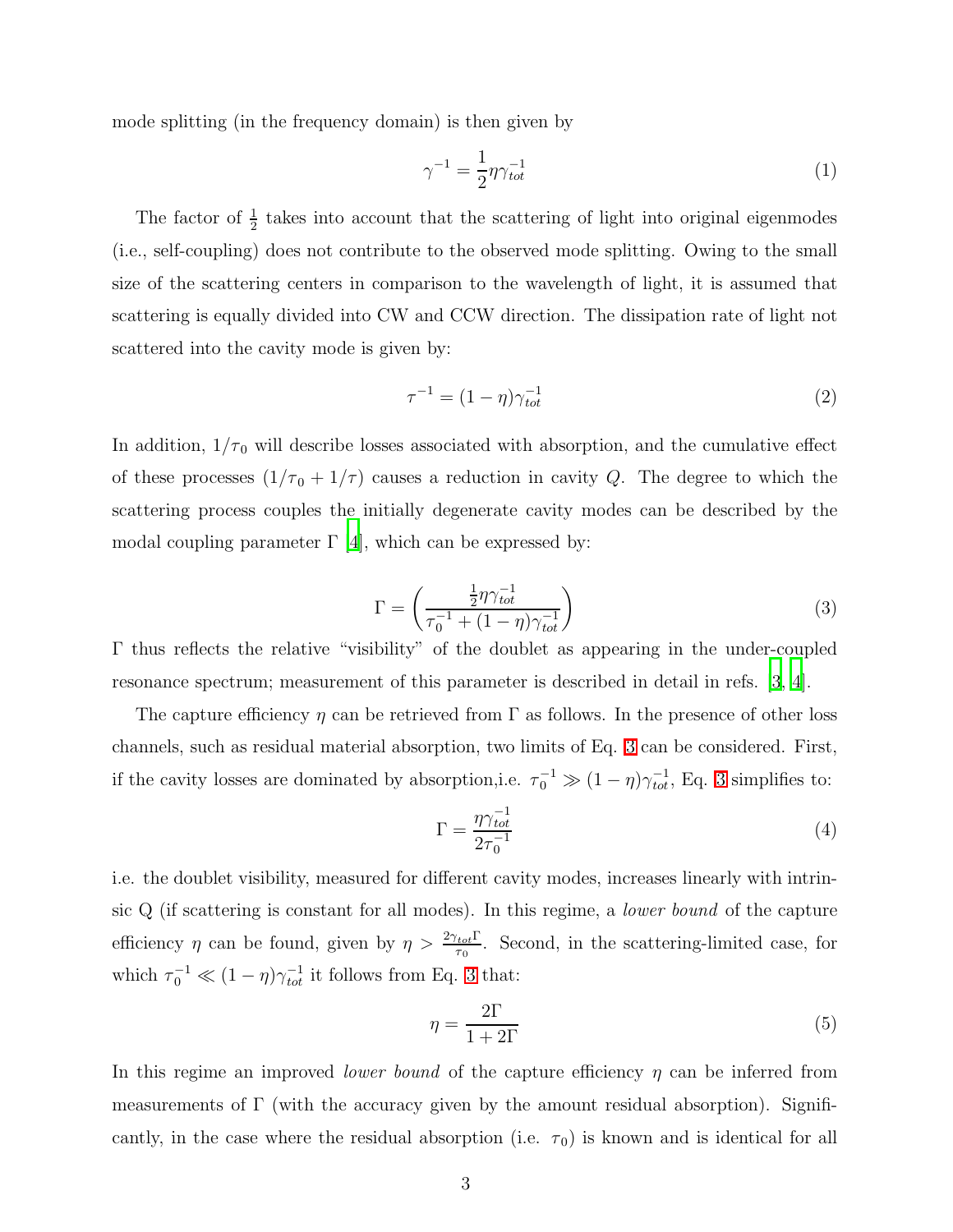cavity modes (i.e. an intrinsic property of the resonator)  $\eta$  can be inferred exactly. It can then be determined by measuring  $\Gamma$  for modes with various amounts of scattering  $(\gamma_{tot})$ , and inferring  $\eta$  via the functional relation of  $\Gamma(Q, \gamma_{tot})$  as given by Eq. [3.](#page-2-0)

To test the above model, we have investigated the scattering processes of  $SiO<sub>2</sub>$  toroid microcavities. These microcavities exhibit ultra-high-Q whispering-gallery type modes [\[5\]](#page-8-0), and can be used as ultralow threshold chip based Raman lasers, optical parametric oscillators, or erbium microlasers. Details on fabrication and on the coupling technique (using tapered optical fibers) can be found in Refs.[\[5,](#page-8-0) [6\]](#page-8-1)

Figure 1 shows measurement of the Γ-parameter for an undoped  $\text{SiO}_2$  50- $\mu$ m-diameter toroid microcavity, measured for successive fundamental resonances with different Q in the 1550 nm band. A cavity resonance scan is shown in the upper right panel of Fig. 1, and shows the typical doublet splitting of  $\tilde{10}$  MHz observed for pure  $\text{SiO}_2$  toroids. The data in the main panel of Fig. 1 clearly follow a linear relationship, indicating that the cavity resonances follow absorption-limited behavior (attributed to adsorbed water and OH on the surface of the toroid<sup>[\[7\]](#page-8-2)</sup>). The scattering rate  $\gamma^{-1}/2\pi$  derived from the data is plotted in the lower right figure (as  $Q_{split} = \omega \gamma$ ), and is indeed to a very good approximation the same for all modes. From the highest observed doublet splitting ( $\Gamma = 28$ ) the lower estimate of the capture efficiency is  $\eta > 96.4\%$ . This value cannot be explained by the quasi-geometrical estimations of Ref. [\[2](#page-7-1)] which predict a maximum capture efficiency of 90%. This model assumes that scattered light obeys a Rayleigh-type angular distribution, and can couple back into the CW and CCW modes, provided the scattering angle  $\theta$  is within the critical angle  $\phi$  of the mode i.e.  $\theta \leq \phi$ . This model, while adequate to describe losses of a waveguidebend, is (as will be shown below), incomplete as it neglects the periodic nature of light scattering in a microcavity.

To infer the capture efficiency more exactly, measurements were performed in the scattering-limited regime, by fabricating  $SiO<sub>2</sub>$  toroid micro-cavities doped with Si NCs. Si NCs exhibit quantum-confined photoluminescence (PL) in the visible and near-infrared, and have various potential applications in photonic and electronic devices[\[8](#page-8-3)]. Si NCs do not posses significant absorption transitions at  $\lambda = 1.5 \ \mu m$  and have a high refractive index relative to the  $SiO_2$  matrix ( $n = 3.48$  vs.  $n = 1.44$ ) and thus act (in the 1550-nm band) as strong scattering centers. The Si NC doped cavities were made by ion-implantation of 900 keV Si+ ions (fluence  $9.1 \times 10^{16}$  cm<sup>-2</sup>) into a thermally oxidized Si wafer (2  $\mu$ m oxide),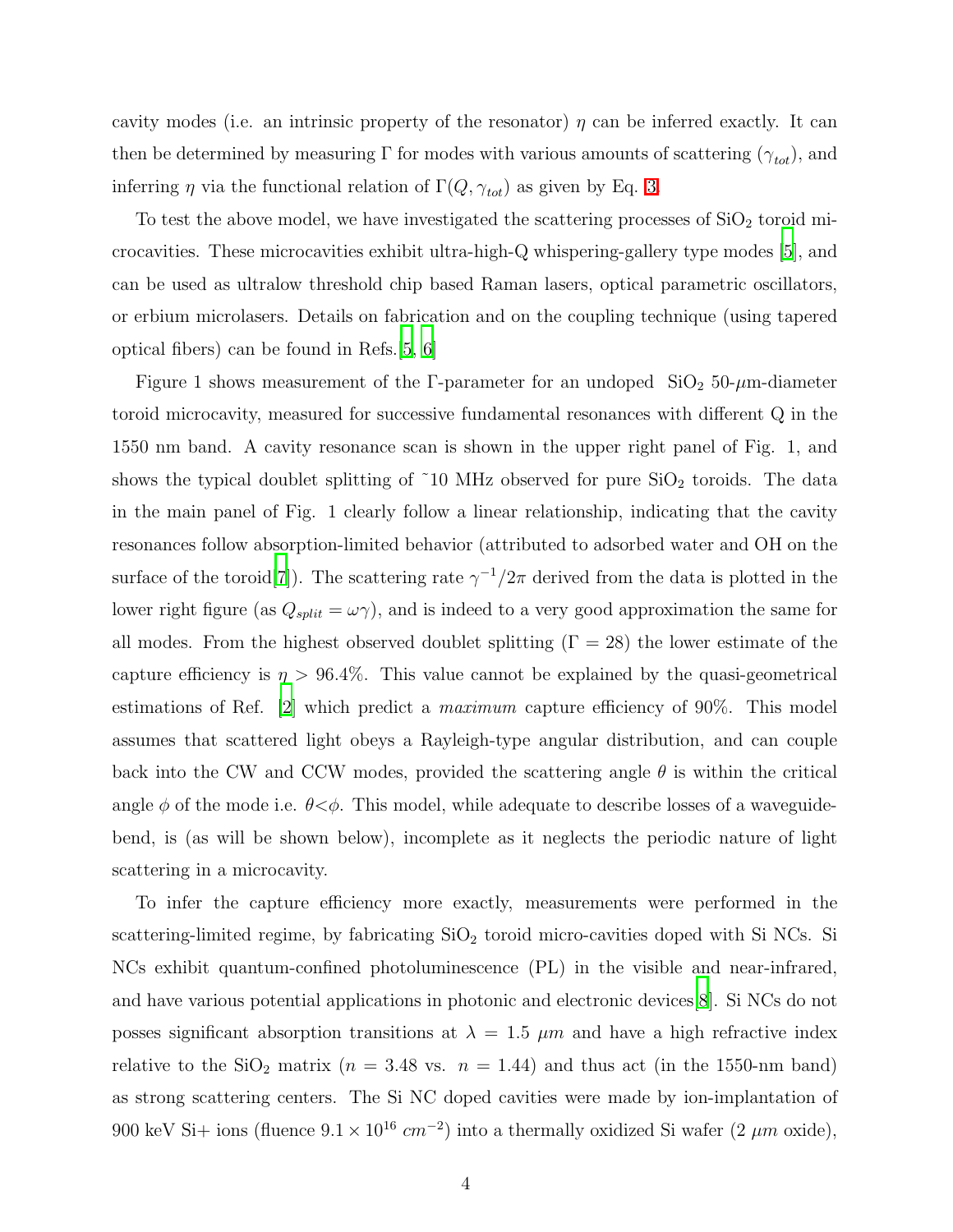followed by annealing[\[9\]](#page-8-4) and toroid fabrication. In order to confirm the presence of Si NCs after fabrication, 2-D cross-sectional PL images were measured using a confocal imaging microscope (using a rhodamine doped index matching oil). Figure 2(a) shows a cross sectional image of the integrated PL in the 650−690 nm band, taken in the toroid's equatorial plane. A bright luminescent ring is observed, characteristic of quantum-confined emission from Si NCs embedded in the toroid. The emission spectrum (cf. Fig.2) peaks at  $\lambda = 675$  nm, corresponding to a NC diameter of ∼3 nm. A cross sectional image of the toroid's minor ring is shown in Fig. 2 (resolution of  $400 \times 850$  nm). Clear NC PL is again observed inside the toroidal ring. The outer PL ring in Fig. 2 corresponds to emission from the rhodamine dye adsorbed onto the surface, and serves to determine the cavities' outer contour. We find that while the NC PL is inhomogeneously distributed, Si NC PL is observed throughout the entire toroidal volume.

The optical resonances of Si NC doped microcavities exhibited splitting frequencies as large as 1 GHz, nearly two orders of magnitude larger than for the undoped  $\text{SiO}_2$  toroids. This confirms that scattering centers (here Si NCs) are responsible for the observed strong modal coupling (i.e.  $\Gamma \gg 1$ ). The highest observed modal coupling parameter was  $\Gamma = 50$ . Correspondingly, according to Eq. [5,](#page-2-1) the capture efficiency is  $\eta > 98\%$ . Thus despite strong scattering from the NCs, long photon storage times are still achievable. Indeed, Q-factors  $> 10<sup>7</sup>$  are observed for most measured resonances.

In order to obtain an even more exact value of the capture efficiency, two different sets of transverse cavity modes (attributed to the radial mode index  $n = 1$  and  $n = 2$ ) were characterized with progressing angular mode numbers  $(\ell, \ell+1, \ell+2, ...)$ . Due to the inhomogeneous distribution of the NCs (cf. Fig. 2), these modes are dominated by differing levels of scattering. However, due to the presence of water and OH adsorbed onto the cavity surface, each set of radial modes experiences the same amount of residual absorption. Γ and Q measurements for each of these resonances are shown in Fig. 3 where the splitting frequency is expressed as splitting quality factor  $Q_{split} = \omega \gamma$ . The solid line in Fig. 3 is a two-parameter ( $\eta$  and  $\tau_0$ ) fit of Eq. [3](#page-2-0) applied to the high-Q experimental data (attributed to the  $n = 1$  radial modes), and excellent agreement is obtained for  $\eta = 99.42\%$  ( $\pm 0.04\%$ ) and  $\tau_0 = 115$  ns ( $\pm 3$  ns) (i.e. $Q_0 = 1.4 \times 10^8$ ). The deviation between fit and data for the lower-Q data is attributed to higher-order radial modes  $(n = 2)$ , which possess increased intrinsic (OH and water) absorption losses, owing to their slower decaying field amplitude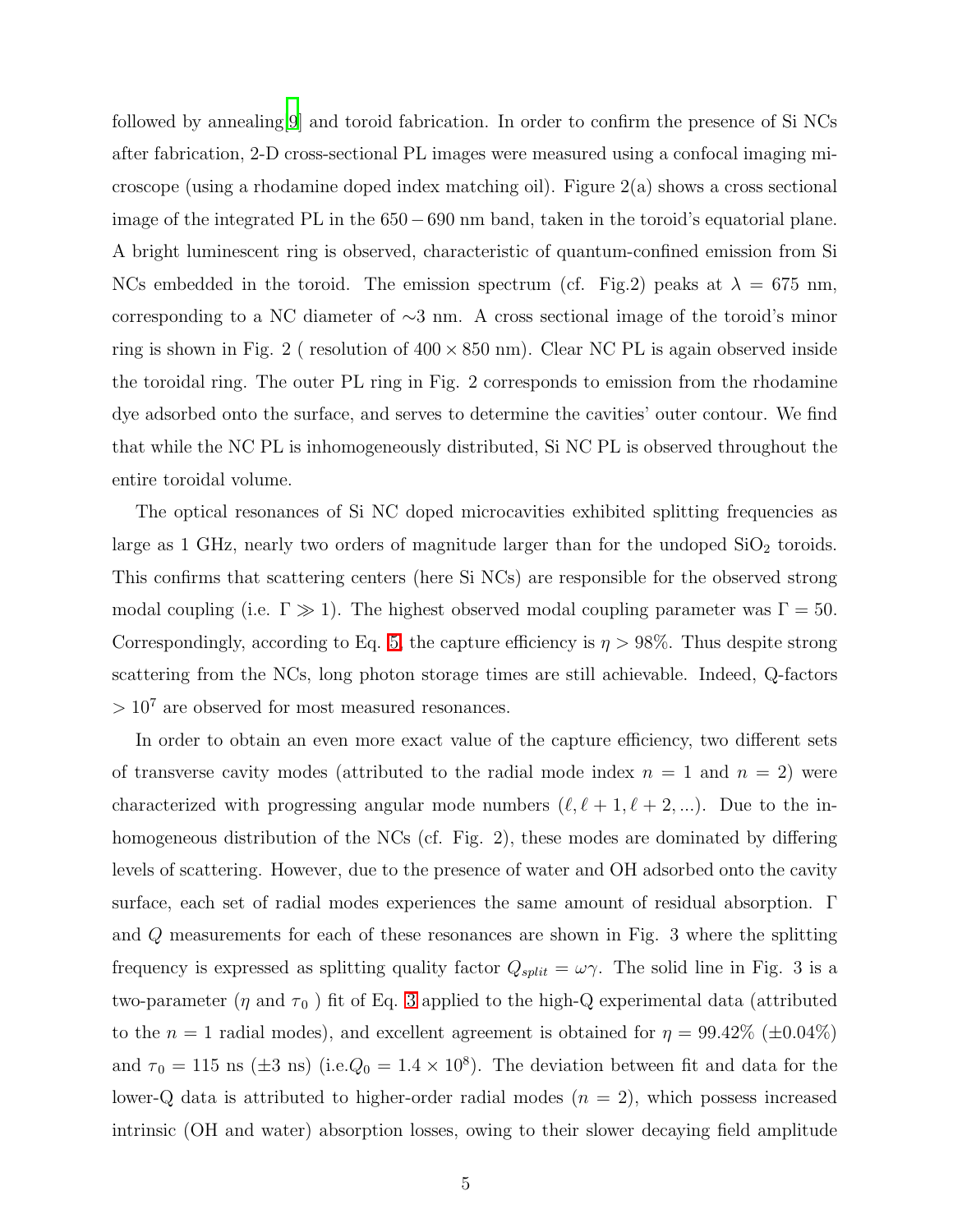outside the cavity. The mode identification is also consistent with the inhomogeneous distribution of NCs, which causes increased scattering for higher order radial modes (cf. Fig. 2). These modes follow absorption-limited  $Q$  behavior, represented by a constant  $Q_{scat}$ , (and a linear dependence of  $\Gamma(Q)$ , see inset Fig. 3). The inferred intrinsic cavity lifetime  $\tau_0$  is in good quantitative agreement with recent estimates of the absorption loss due to water adsorbed onto the cavity surface.[\[7\]](#page-8-2) The remarkably high capture efficiency of 99.42% found here clearly demonstrates that optical scattering in microcavities occurs preferentially into cavity eigenmodes.

This observation can be understood by the following qualitative reasoning. For a single nanoparticle coupled to a microcavity mode, the temporal confinement of light implies periodic scattering with the temporal periodicity given by the cavity round-trip time. Conversely, one can treat the problem as scattering by a chain of M equidistantly spaced scattering centers (spatial periodicity of  $L = 2\pi R$ ). The incident optical field will induce a dipole moment  $\vec{p}$ , which is in phase at each scattering site. The number  $(M)$  of excited dipoles is approximately given by the cavity lifetime divided by the round trip time  $(T)$  i.e.

$$
M \tilde{=} \frac{\tau c}{2\pi n_{eff} R} = \frac{Q\lambda}{4\pi^2 R n_{eff}}\tag{6}
$$

This problem can be recognized as 1-D scattering of a periodic lattice and is well known in solid state physics or diffractive optics. The interference of all  $M$  scattering centers, leads to a scattering intensity (i.e. diffraction pattern) with a width of the corresponding principal diffraction maxima as given by:  $\Delta\theta = \frac{2\pi}{M}$  $\frac{2\pi}{M}$ . Therefore, the on-axis scattering rate is enhanced by the cavity by a factor of  $M$ , compared to the peak scattering rate of a single emitter (dipole) in free space i.e.  $\left(\frac{dP}{dQ}\right)$  $\left(\frac{dP}{d\Omega}\right)_{\theta=0}^{(M)}=M\left(\frac{dP}{d\Omega}\right)$  $\frac{dP}{d\Omega}$ ) $_{\theta=0}^{(\sin g l e)}$ . This angular narrowing of the spatial emission profile due to a collection of dipoles has been treated in the context of super-radiance  $[10]$  $[10]$  and pertains both to an atomic (quantum) dipole as well as to a classical system of radiators. Note that M is proportional to  $Q/V_m$  where  $V_m$  is the mode volume. This motivates a second interpretation, by considering the effect of DOS in the scattering process.

If we consider  $\vec{E}_d$  to be the dipole field, then the probability of scattering into a designated plane wave with wave vector  $\vec{k}$  and polarization  $\vec{\sigma}$  is proportional to the integral  $\epsilon \int \vec{E}_{k,\sigma} \cdot \vec{E}_d dV$ .[\[11\]](#page-8-6) The total scattering rate is obtained by summation over all possible modes. Correspondingly, if the DOS is altered – e.g. due to the presence of a cavity – the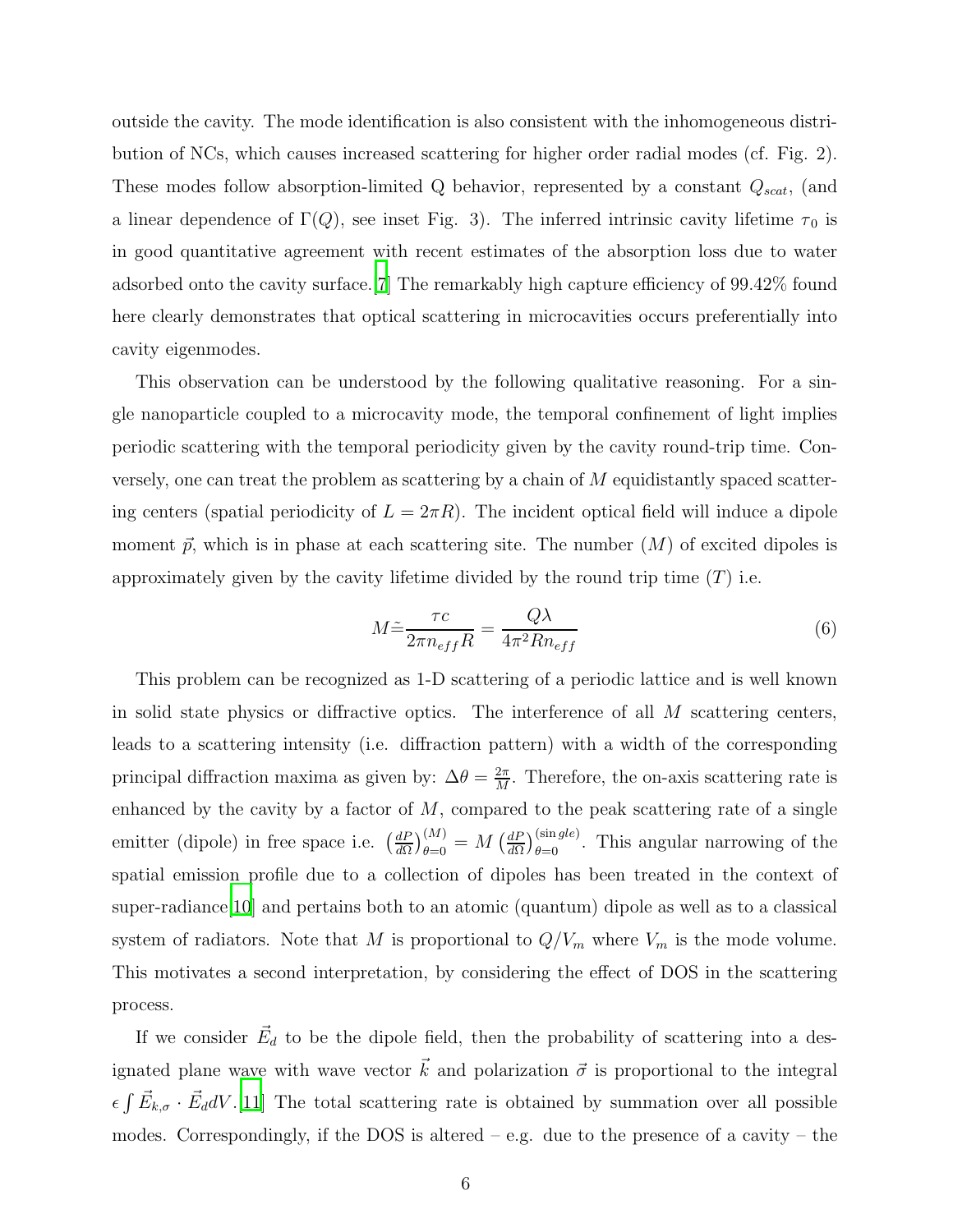emission into certain modes is enhanced, while emission into others is suppressed. The enhancement of scattering is therefore given by the ratio of the optical DOS in the microcavity to the value of free space, which at resonance is given by[\[12\]](#page-8-7)

$$
F = \frac{3}{4\pi^2} \frac{Q}{V} \left(\frac{\lambda}{n}\right)^3 \tag{7}
$$

i.e. the well known Purcell factor. An explicit mathematical derivation of the enhancement as outlined here has also been undertaken and will be communicated elsewhere.

Note that an excited atom within a high-Q microcavity (in the regime of weak coupling), will also preferentially emit into the cavity mode. This is referred to as the Purcell *effect*, and the corresponding shortening of the spontaneous emission (SE) lifetime is given by the Purcell factor as first proposed in Ref. [\[12\]](#page-8-7). Note that the origin of preferential emission for an atomic and a classical dipole are identical; for an atom the enhancement of SE follows from classical electrodynamics, and results from the enhanced DOS of the vacuum field[\[13\]](#page-8-8). Furthermore, atomic SE enhancement can be interpreted in terms of a chain of radiating dipoles (as done here in the case of scattering) when using the image method, which replaces the cavity mirrors (in case of a Fabry- Pérot cavity) by an infinite chain of image dipoles[\[14\]](#page-8-9).

Having established the relation of preferential scattering and the optical density of states, we can now relate the capture efficiency  $\eta$  to the Purcell factor via:

$$
\eta = \frac{F}{F+1} \tag{8}
$$

as in the case of an atomic emitter ( $\beta$  factor). The experimentally found value of  $\eta = 99.42$  $\pm 0.04\%$  (cf. Fig. 3) then corresponds to a Purcell factor  $F = 172 \pm 10$ . This represents the highest measured value of this parameter to date. Theoretically, the Purcell factor for the toroid microcavities used in the experiments  $(Q = 1.3 \times 10^8, D = 72 \mu m, A_{eff} = 14 \mu m^2)$ equals  $F = 2060$ , corresponding to  $\eta = 99.95\%$ . The discrepancy between this and the experimentally found value is likely to be caused by the presence of minute absorption (originating from defect-related mid-gap states, or from two-photon absorption in the Si NCs). Taking absorption into account, the modal coupling parameter is given by:

$$
\Gamma = \left(\frac{\frac{1}{2}\eta\gamma_{tot}^{-1}}{\tau_0^{-1} + (1-\eta)\gamma_{tot}^{-1} + \frac{\sigma_{abs}}{\sigma_{scat}}\gamma_{tot}^{-1}}\right)
$$
(9)

with  $\sigma_{abs}$  being the absorption cross section. Repeating the fit of data in Fig 3. with Eqs. 9 we obtain,  $\tau_0^{-1} = 115 \pm 3.5 \; ns, \; \left(\frac{\sigma_{abs}}{\sigma_{scat}}\right)^{-1} = 211 \pm 15 \; \text{and} \; \eta = 99.89 \pm 0.04\%.$  The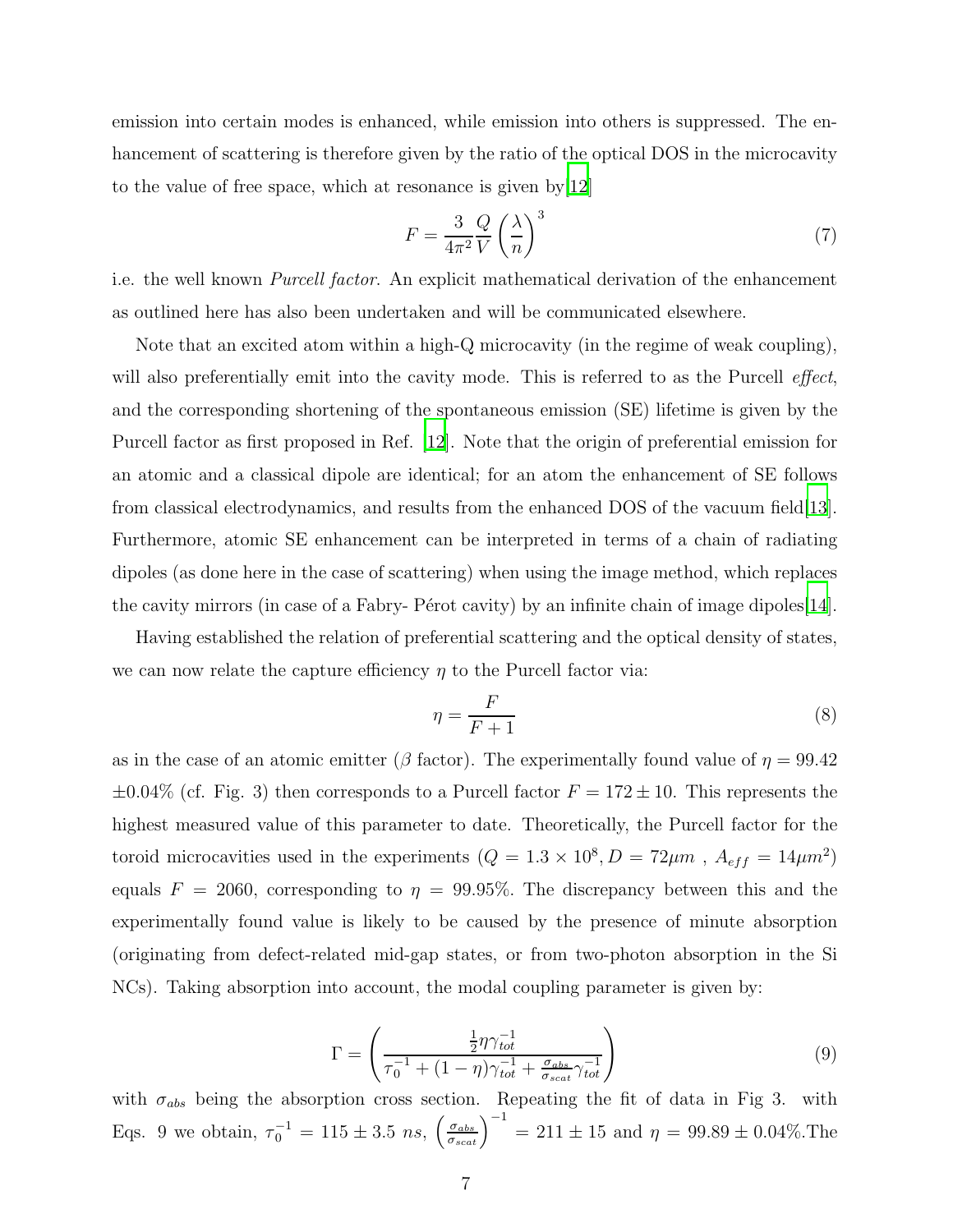equivalent Purcell factor is  $F = 883 (+484/- 229)$  and is in better agreement with the theoretical prediction. The remaining discrepancy is attributed to the fact that scattering centers located at different positions in the toroid experience the local density of states, which is lower than the value given by eqs. 7. Therefore the measured value corresponds to the local D.O.S averaged over the spatial distribution of the scattering centers.

In conclusion, we have analyzed and determined for the first time the capture efficiency of scattered light in an optical micro-cavity. For a toroidal microcavity doped with silicon nanocrystals, 99.89% of the scattered light is preferentially scattered into a cavity mode, equivalent to a more than two order of magnitude increase of the scattering rate into the microcavity mode with respect to the free space scattering rate. This enhancement is found to be related to the ratio of the optical density of states in the microcavity to that of free space, as given by the Purcell-factor, and is an intrinsic property of any microcavity. Equally important, our results demonstrate that the Purcell factor of an whispering-gallery mode microcavity can be measured directly via the observed modal coupling.

## A. Acknowledgements

We thank Prof. S. Roorda (Université de Montréal) for Si ion implantation. This work was funded by the DARPA, the NSF, and the Caltech Lee Center. The Dutch part of this work is part of the research program of FOM, which is financially supported by NWO. A.T. is grateful to the Fonds NATEQ (Québec, Canada) for a postdoctoral scholarship.  $T.J.K.$ acknowledges a postdoctoral scholarship from the IST-CPI. The authors acknowledge Dr. Oskar Painter for valuable discussions.

- <span id="page-7-0"></span>[1] K. J. Vahala, Nature 424, 839 (2003).
- <span id="page-7-1"></span>[2] M. L. Gorodetsky, A. D. Pryamikov, and V. S. Ilchenko, Journal of the Optical Society of America B-Optical Physics 17, 1051 (2000).
- <span id="page-7-2"></span>[3] D. S. Weiss, V. Sandoghdar, J. Hare, V. Lefevreseguin, J. M. Raimond, and S. Haroche, Optics Letters 20, 1835 (1995).
- <span id="page-7-3"></span>[4] T. J. Kippenberg, S. M. Spillane, and K. J. Vahala, Optics Letters 27, 1669 (2002).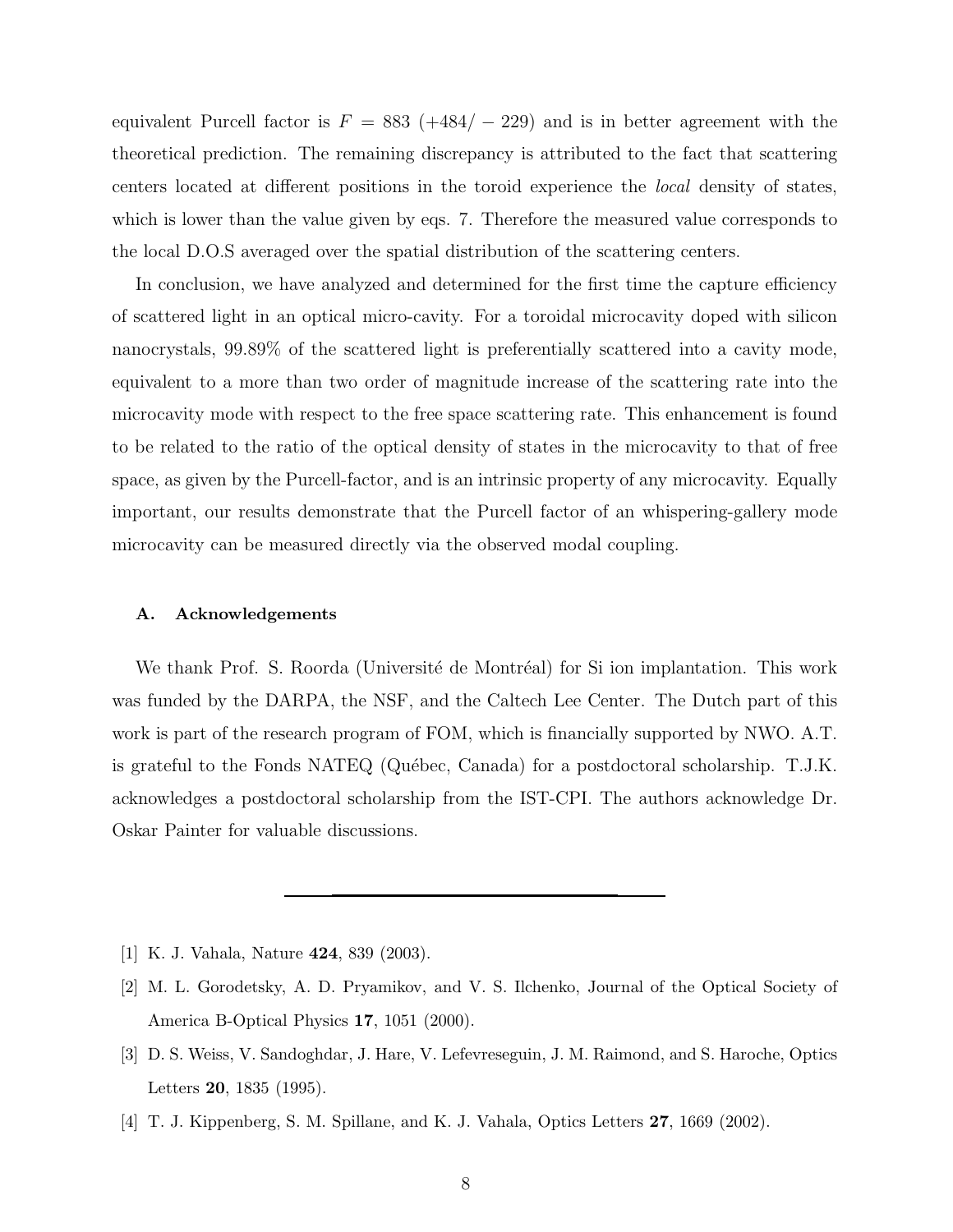- <span id="page-8-1"></span><span id="page-8-0"></span>[5] D. K. Armani, T. J. Kippenberg, S. M. Spillane, and K. J. Vahala, Nature 421, 925 (2003).
- [6] S. M. Spillane, T. J. Kippenberg, O. J. Painter, and K. J. Vahala, Physical Review Letters 91, art. no. (2003).
- <span id="page-8-2"></span>[7] H. Rokhsari and K. J. Vahala, Applied Physics Letters 85, 3029 (2004).
- <span id="page-8-4"></span><span id="page-8-3"></span>[8] A. Polman, Nature Materials 1, 10 (2002).
- [9] K. S. Min, K. V. Shcheglov, C. M. Yang, H. A. Atwater, M. L. Brongersma, and A. Polman, Applied Physics Letters 69, 2033 (1996).
- <span id="page-8-6"></span><span id="page-8-5"></span>[10] N. Rehler and J. Eberly, Physical Review A 3, 1735 (1971).
- <span id="page-8-7"></span>[11] K. J. Vahala, Pure Appl. Opt. 2, 549 (1993).
- <span id="page-8-8"></span>[12] E. M. Purcell, Phys. Rev. 69 (1946).
- <span id="page-8-9"></span>[13] P. Milonni, The Quantum Vacuum (Academic Press, 1994).
- [14] P. Milonni and P. Knight, Optics Communication 9, 119 (1973).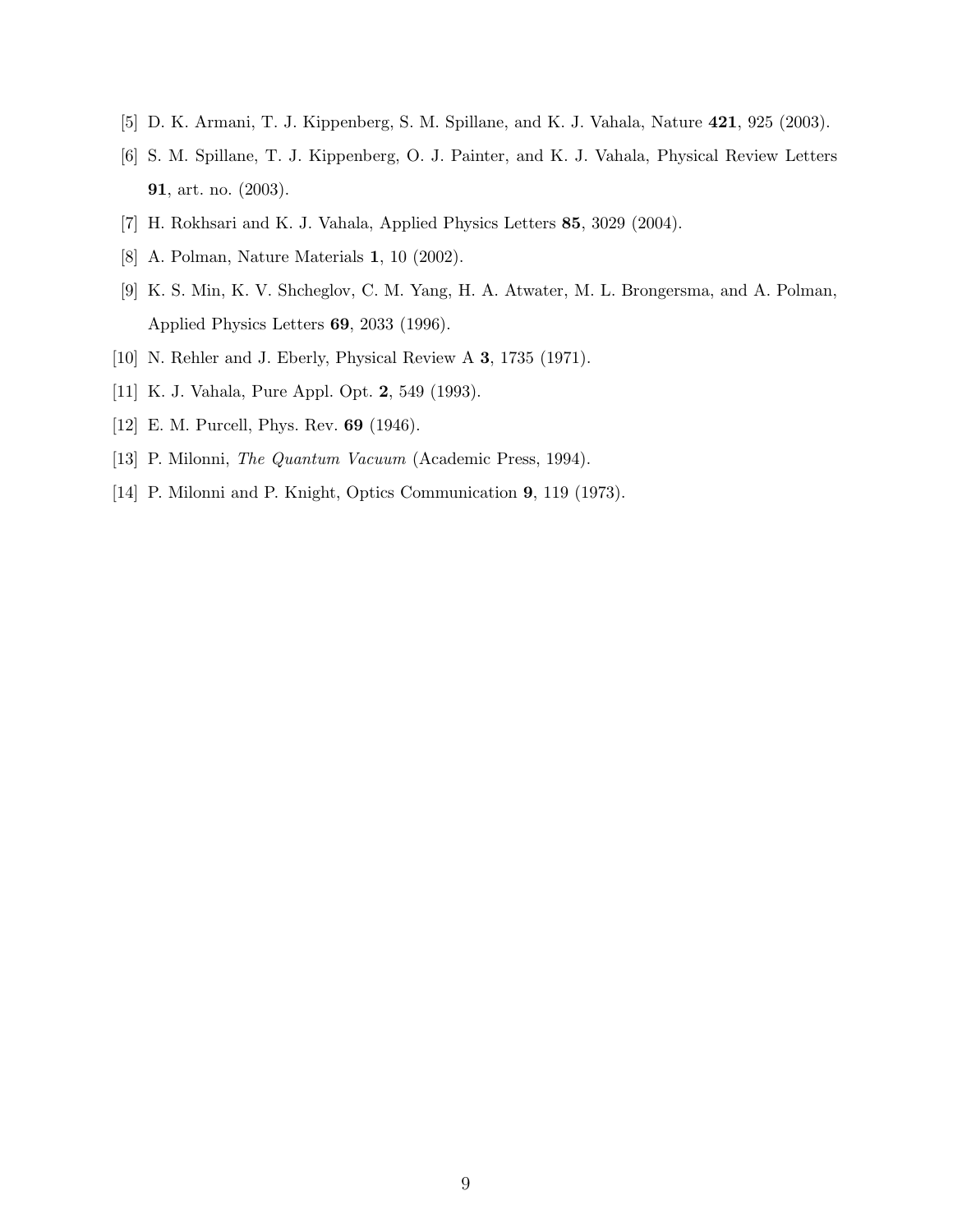

FIG. 1: Left figure: Modal coupling parameter (or doublet "visibility") Γ as a function of Q for several fundamental modes of a  $\rm SiO_2$  toroid microcavity. A SEM micrograph of a toroid microcavity is shown as inset. Upper right: characteristic spectral scan, showing a typical mode splitting of  $~\sim$ 10 MHz and  $\Gamma \sim$ 30. Lower right panel: Splitting  $Q_{split}$  (=  $\omega \gamma$ ) as a function of  $Q$ , which is nearly identical for all modes of the resonator.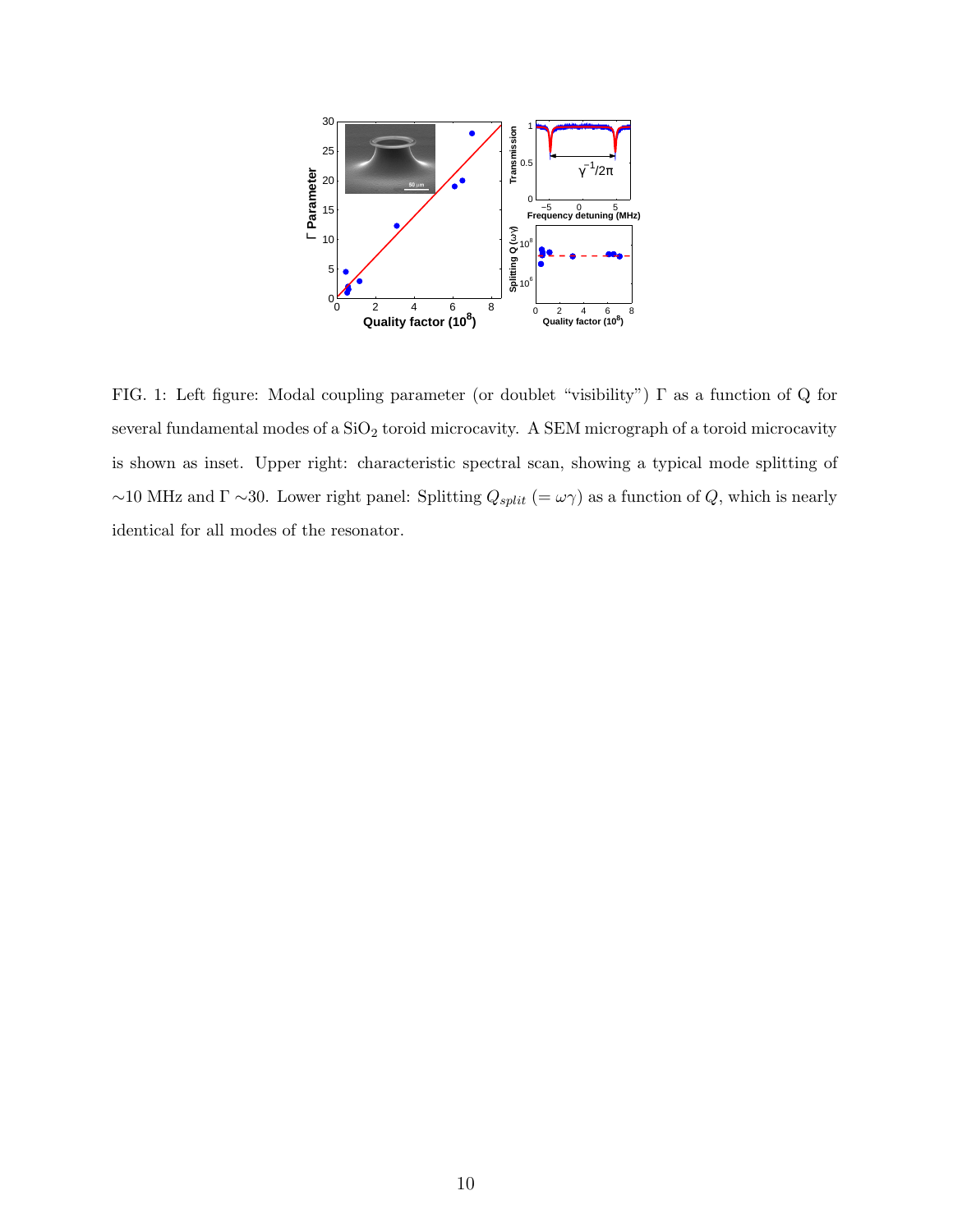

FIG. 2: Cross-sectional confocal PL images taken on a  $72\text{-}\mu m\text{-} \mathrm{diameter}$  Si NC doped  $\mathrm{SiO}_2$  toroidal microcavity.Photoluminescence is collected in 650-690 nm band. (a) x-y coss section. (b) y-z cross section. Both images are taken with the toroid immersed into index-matching oil doped with rhodamine. The insets show PL spectra taken at characteristic locations in the toroid. The outer bright line in both images is attributed to the PL of the rhodamine dye and serves to determine the cavity's outer contour.